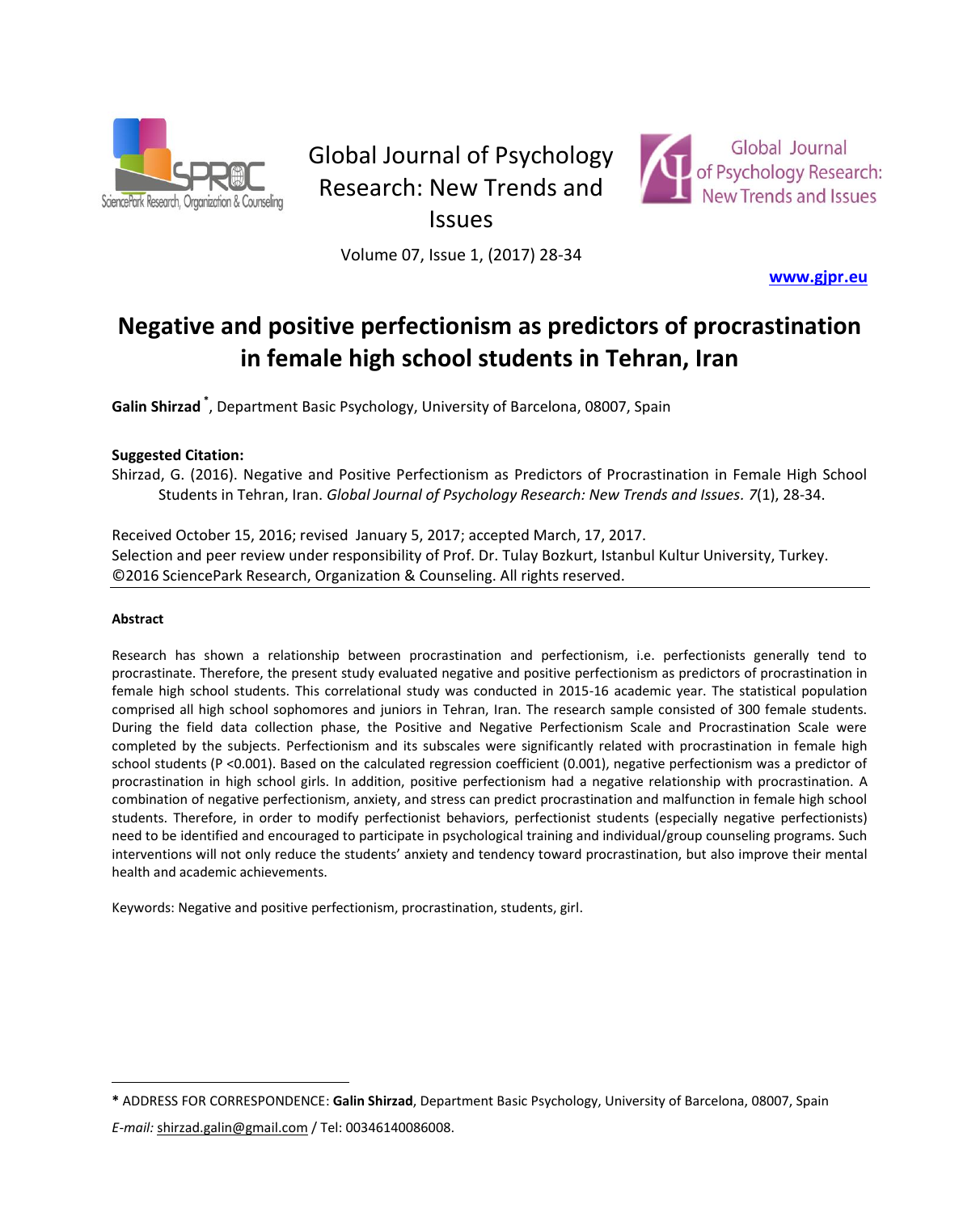#### **1. Introduction**

Researchers have identified different aspects of perfectionism. Frost, Marten, Lahart, and Rosenblate (1990) defined perfectionism as the setting of extremely high standards while also being overly critical during self-evaluations. When students cannot reach these unrealistic goals, they are harshly critical of themselves. A social-cognitive perspective suggests that the high demands and lack of warmth displayed by authoritarian parents may create internalized cognitive expectancies of unrealistic standards in their children, while the high demands and warmth of authoritative parents may not (quoted by Soysa & Weiss, 2014) . Classification of perfectionism as normal or neurotic suggests the positive and negative forms of this personality trait (Bieling et al., 2004). Positive or adaptive perfectionism is characterized by setting high, yet accessible, personal standards, seeking order, organization, and excellence in tasks, and feeling satisfied with one's own performance and motivated to achieve positive rewards. On the other hand, negative or maladaptive perfectionism is characterized by unrealistically high standards, excessive concerns about mistakes and cognitive deficits, perception of high pressure from others to be faultless, perception of a huge discrepancy between personal performance and standards, compulsive doubts about one's actions, and avoidance of consequences of one's actions (Rice, Richardson & Clark, 2012).

Procrastination, i.e. a strategy adopted to avoid negative emotions, is a major consequence of negative perfectionism (Sirois & Tosti, 2012). In other words, by constant procrastination, people with maladaptive perfectionism avoid doing particular tasks in order to never experience the negative emotions they may cause (Baumeister et al., 1994; Kennedy & Tuckman, 2013). Procrastination is also a strategy to control intense thoughts, emotions, and performance. In fact, people may use procrastination to delay the experience of negative emotions and anxiety and give themselves more time to manage problems. Since passing of time can help people adopt to the situation, such an approach can reduce stress in the short run (Howell & Watson, 2007). A large body of literature has documented a relationship between chronic, unhealthy, and excessive procrastination and some disordered personal traits (Flett et al., 2012). Procrastination can have negative impacts on all aspects of one's life. Previous studies have introduced numerous parameters, such as leisure time management skills, self-effectiveness beliefs, feeling uncomfortable when doing tasks, personality traits (e.g. responsibility, perfectionism, and neurotic tendencies), irrational thoughts, lack of concentration, fear of failure, unreal expectations, and work habits, as predisposing factors for procrastination (Balkis & Duru, 2007; Howell & Watson, 2007). Some probable causes of procrastination are evaluation of anxiety, difficulty in decision-making, rebellion against control, instability, fear of inability to continue the chain of success, and perfectionism beyond one's actual competency (Watson, 2001). Studies confirm the relationship between perfectionism and procrastination. Flett and Hewitt (2005) identified disabling levels of fear of failure and perception of inability to reach excessively high standards as the social mediators of the relationship between perfectionism and procrastination. Such factors may result in feelings of inferiority, worthlessness, low self-acceptance, and emptiness.

Antoni et al. (1988; according to Stoeber & Eismann, 2007) investigated the relationship between anxiety, procrastination, and perfectionism in 180 students. They found fundamental relationships between anxiety, especially excessive concerns about mistakes and hesitations, and procrastination and perfectionism. In addition, anxiety was related to parents' criticisms and expectations. In contrast, people who experienced high levels of anxiety under pressure reported lower standards. According to Flett and Hewitt (2002), although procrastination is to some extent experienced by all people, it turns into a disorder in perfectionists and serves as the best method of avoiding tasks. Likewise, another study reported a direct relationship between procrastination and perfectionism, i.e. people with higher levels of perfectionism experienced higher degrees of procrastination.

Based on previous research, negative perfectionism, which is accompanied by anxiety, stress, procrastination, and malfunction, exerts negative effects on students' academic achievements and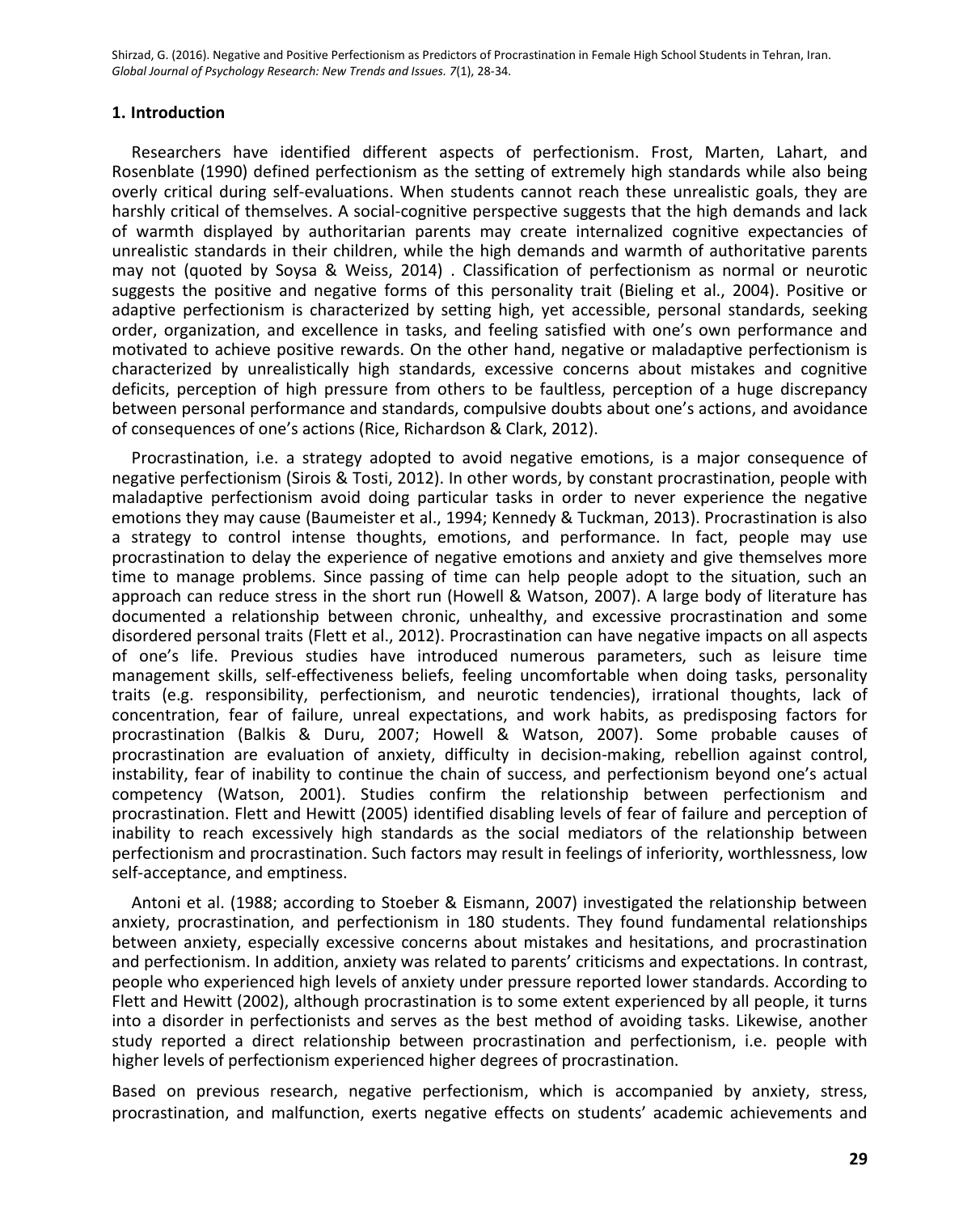social competence. Despite the importance of this issue, few studies have investigated the relationship between perfectionism and procrastination in students. In addition, none of the available studies have considered the impacts of gender on the mentioned relationship (no research has actually focused on female students). Therefore, the present study evaluated the relationship between perfectionism and procrastination in female students.

#### **2. Method**

This correlational study was conducted in 2015-16 academic year. The statistical population comprised all female high school sophomores and juniors in Tehran, Iran. In order to select the research sample (n = 300), all high schools in Tehran were listed and 18 high schools were randomly selected. One second grade and one third grade class was then randomly selected from each school. After making the required arrangements with school principals, the students were explained about the study objectives and asked to provide written informed consent. The following questionnaires were then administered to collect data:

# *2.1. Tools*

**The Positive and Negative Perfectionism (PNP) Scale:** The PNP Scale contains 40 items to assess both positive and negative perfectionism (n = 20 each). Since all items are scored on a five-point Likert scale from one to five, its minimum and maximum total scores in each subscale are 20 and 100, respectively. The Persian version of the PNP Scale was administered on a sample of 212 university students. The Cronbach's alpha of the items in the positive and negative perfectionism subscales was reported as respectively 0.90 and 0.87 in all subjects. The corresponding values were 0.91 and 0.88 in girls and 0.89 and 0.86 in boys. These values indicate the high internal consistency of the scale. The test-retest reliability coefficient of the scale, measured by testing 90 individuals twice (with a fourweek interval), was calculated as  $r = 0.86$  for all subjects and  $r = 0.84$  for female subjects (Besharat, 2003).

Principle component analysis was applied to determine the validity of the PNP Scale by calculating correlation coefficients between its subscales and those of the General Health Questionnaire (GHQ) (Goldberg, 1972). The correlation coefficients between the positive perfectionism subscale of the PNP Scale and the somatic symptoms, anxiety/insomnia, social dysfunction, and depression subscales of the GHQ were -0.32, -0.41, -0.54, and -0.58, respectively. The corresponding correlation coefficients between the negative perfectionism subscale of the PNP Scale and the subscales of the GHQ were 0.33, 0.39, 0.57, and 0.63. The correlation coefficients between the two subscales of the PNP Scale and total scores of the GHQ were -0.46 and 0.48, respectively. The correlation coefficients between positive and negative perfectionism subscales and self-esteem were 0.44 and -0.52, respectively (Besharat, 2003).

**Procrastination Scale:** This 20-item scale was developed by Lay in 1986 (according to Sadeghi et al., 2014). All items of the scale are scored on a five-point Likert scale from one to five. Nine items (3, 4, 7, 8, 11, 12, 15, 17, 19) are scored inversely. In order to ensure the content validity of the tool, it was revised based on expert opinions to better fit the attitudes and culture of the study population. A Cronbach's alpha of 0.75 confirmed the reliability of the scale. Sadeghi et al. (2014) reported the validity coefficient of this questionnaire as 0.90.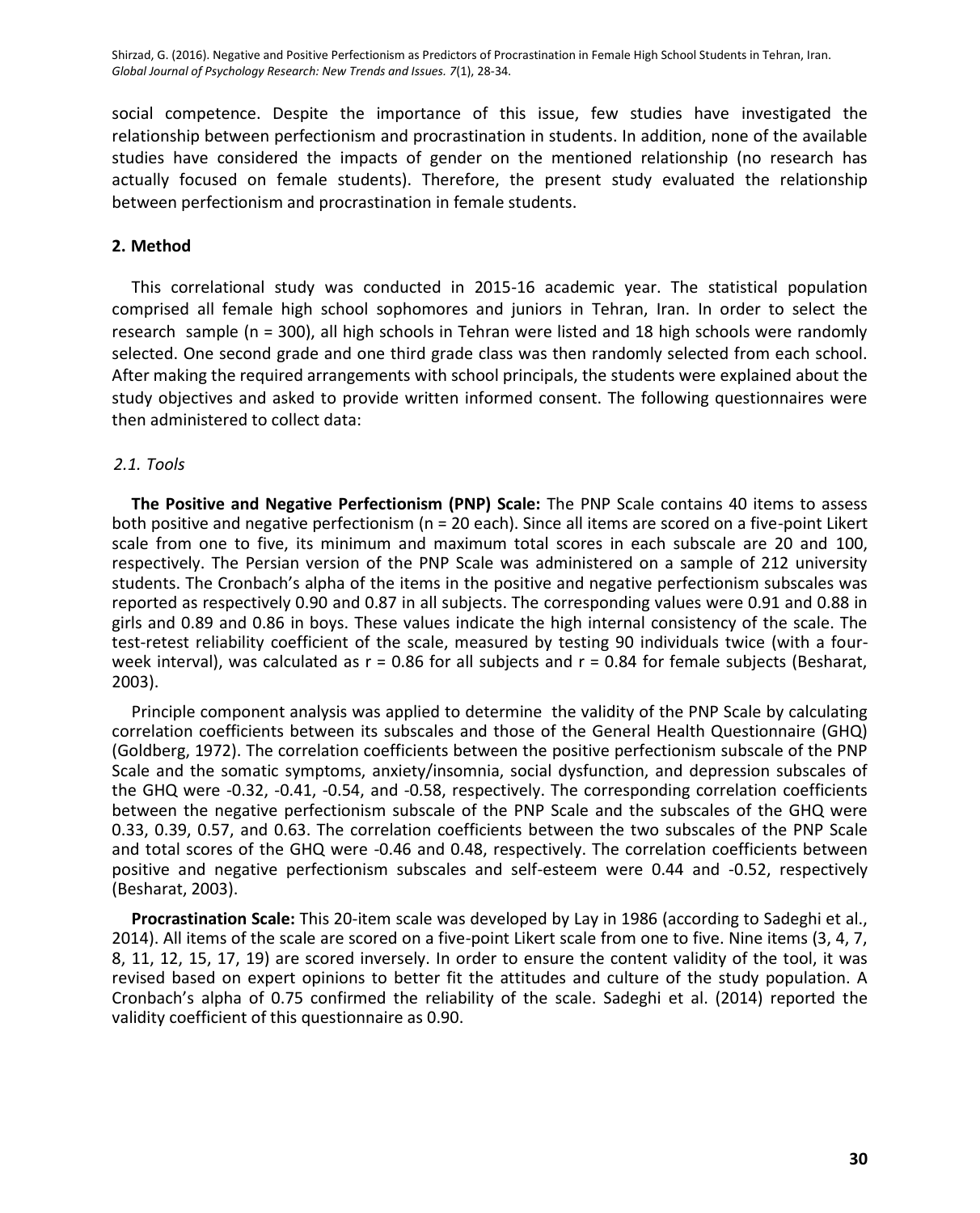#### **2. Findings**

Table 1 summarizes the students' scores of perfectionism and procrastination. As seen, the highest and lowest mean scores were observed in case of perfectionism (141.90) and procrastination (54.19), respectively. The maximum and minimum standard deviation was related to perfectionism (16.14) and procrastination (9.20), respectively.

| Variable               | Mean   | Standard deviation |
|------------------------|--------|--------------------|
| Procrastination        | 54.19  | 9.20               |
| Perfectionism          | 141.90 | 16.14              |
| Positive perfectionism | 77.46  | 9.94               |
| Negative perfectionism | 64.43  | 9.82               |

As Table 2 shows, Kolmogorov-Smirnov test results suggested the normal distribution of procrastination data and thus regression presumptions were satisfied. Since the distribution of perfectionism data was not normal, natural logarithm of the data was used.

| Table 2. Kolmogorov-Smirnov test results for research variables |                 |               |                           |                           |  |  |
|-----------------------------------------------------------------|-----------------|---------------|---------------------------|---------------------------|--|--|
|                                                                 | Procrastination | Perfectionism | Positive<br>perfectionism | Negative<br>perfectionism |  |  |
| Kolmogorov-Smirnov                                              | 1.52            | 1.06          | 1.08                      | 1.22                      |  |  |
| D                                                               | 0.02            | 0.20          | 0.18                      | 0.10                      |  |  |

According to Table 3, perfectionism and its subscales are predictors of procrastination in female students ( $P = 0.001$ ).

Table 3. The results of multiple regression analysis to evaluate perfectionism and its subscales as predictors of procrastination in female high school students

|            |                |                      | . .         |       |       |
|------------|----------------|----------------------|-------------|-------|-------|
|            | Sum of squares | Degree of<br>freedom | Mean square |       |       |
| Regression | 2.94           |                      | 1.47        | 52.44 | 0.001 |
| Residual   | 8.34           | 297                  | 0.02        |       |       |
| Total      | 11.28          | 299                  |             |       |       |

As seen in Table 4, regression coefficients indicated that positive and negative perfectionism were both predictors of procrastination in female high school students. Meanwhile, they had respectively a negative and a positive relationship with procrastination.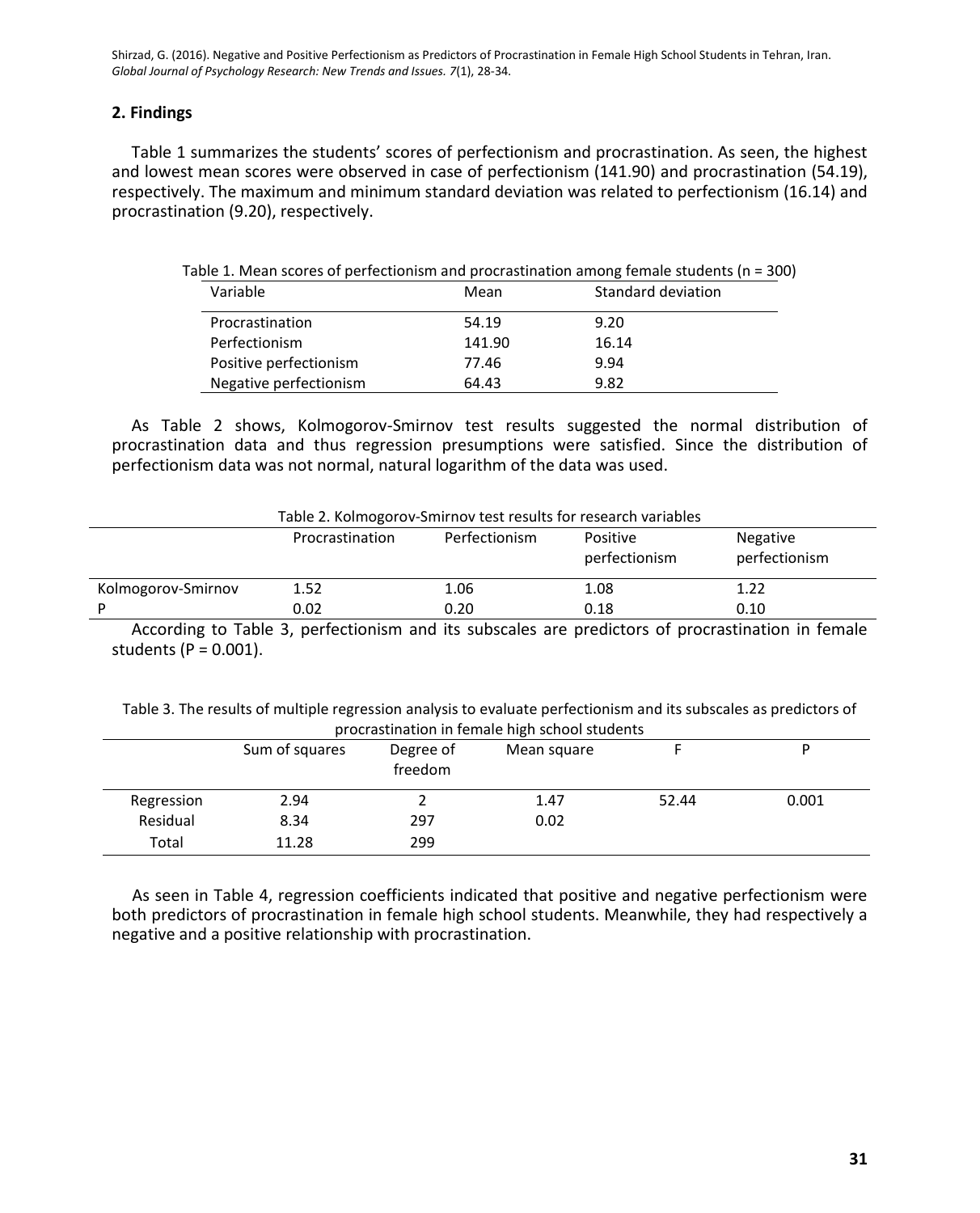|                           | R | R <sub>2</sub> | ARS | procrastmation in remare might scribbi students<br>Non-<br>standard<br>coefficients |            | Standardized<br>coefficients |               |  |
|---------------------------|---|----------------|-----|-------------------------------------------------------------------------------------|------------|------------------------------|---------------|--|
|                           |   |                |     | B<br>4.79                                                                           | SE<br>0.08 | <b>Beta</b>                  | T(P)<br>57.55 |  |
| Negative<br>perfectionism |   |                |     | 0.008                                                                               | 0.001      | 0.40                         | 7.73<br>0.001 |  |
| Positive<br>perfectionism |   |                |     | $-0.004$                                                                            | 0.001      | $-0.19$                      | $-3.75$       |  |
|                           |   |                |     |                                                                                     |            |                              | 0.001         |  |

Table 4. Standardized and non-standardized regression coefficients of perfectionism and its subscales as predictors of procrastination in female high school students

As Table 5 shows, perfectionism and its subscales had significant relationships with procrastination in female high school students ( $P < 0.001$ ). In other words, while there was a positive relationship between negative perfectionism and procrastination, positive perfectionism and procrastination were negatively related.

Table 5. Spearman's correlation coefficients between procrastination and perfectionism and its subscales in female high school students

|                           |              | -               |               |                           |                           |
|---------------------------|--------------|-----------------|---------------|---------------------------|---------------------------|
|                           |              | Procrastination | Perfectionism | Positive<br>perfectionism | Negative<br>perfectionism |
| Procrastination           | P            |                 | $0.35**$      | $-0.27**$                 | $0.33***$                 |
|                           | Significance |                 | 0.001         | 0.001                     | 0.001                     |
| Perfectionism             | P            |                 | Ŧ             | $0.82**$                  | $0.77**$                  |
|                           | Significance |                 |               | 0.001                     | 0.001                     |
| Positive<br>perfectionism | P            |                 |               | 1                         | $-0.32**$                 |
|                           | Significance |                 |               |                           | 0.000                     |
| Negative<br>perfectionism | P            |                 |               |                           | 1                         |
|                           | Significance |                 |               |                           |                           |

#### **4- Discussion and Conclusion**

The results of the present study confirmed a relationship between perfectionism and procrastination in female students. Regression coefficients suggested negative perfectionism as a predictor of procrastination in female high school students. Meanwhile, positive perfectionism was negatively related with procrastination. In other words, students with higher levels of positive perfectionism were at lower risk of procrastination. This finding is consistent with the results of previous studies. Rice et al. (2012) reported negative perfectionism to have significant relationships with procrastination and its dimensions (including concentration, time management, and concerns about performing tasks). Flett et al. (1992) discussed that people experience procrastination due to their perfectionism. Researches detected a relationship between egoistic perfectionism and academic procrastination (Klingsieck, 2013).

Procrastination may be accompanied by a variety of problems. In fact, while many people believe procrastination would provide them with more time to deal with a particular problem, such a behavior will gradually intensify, become a permanent part of their personality, and decrease one's performance (Klingsieck, 2013). The procrastination which was once regarded as an opportunity will then turn into a weakness and laziness in performing tasks and reduce the procrastinator's work efficiency and social functioning. The procrastinator will be ultimately abandoned.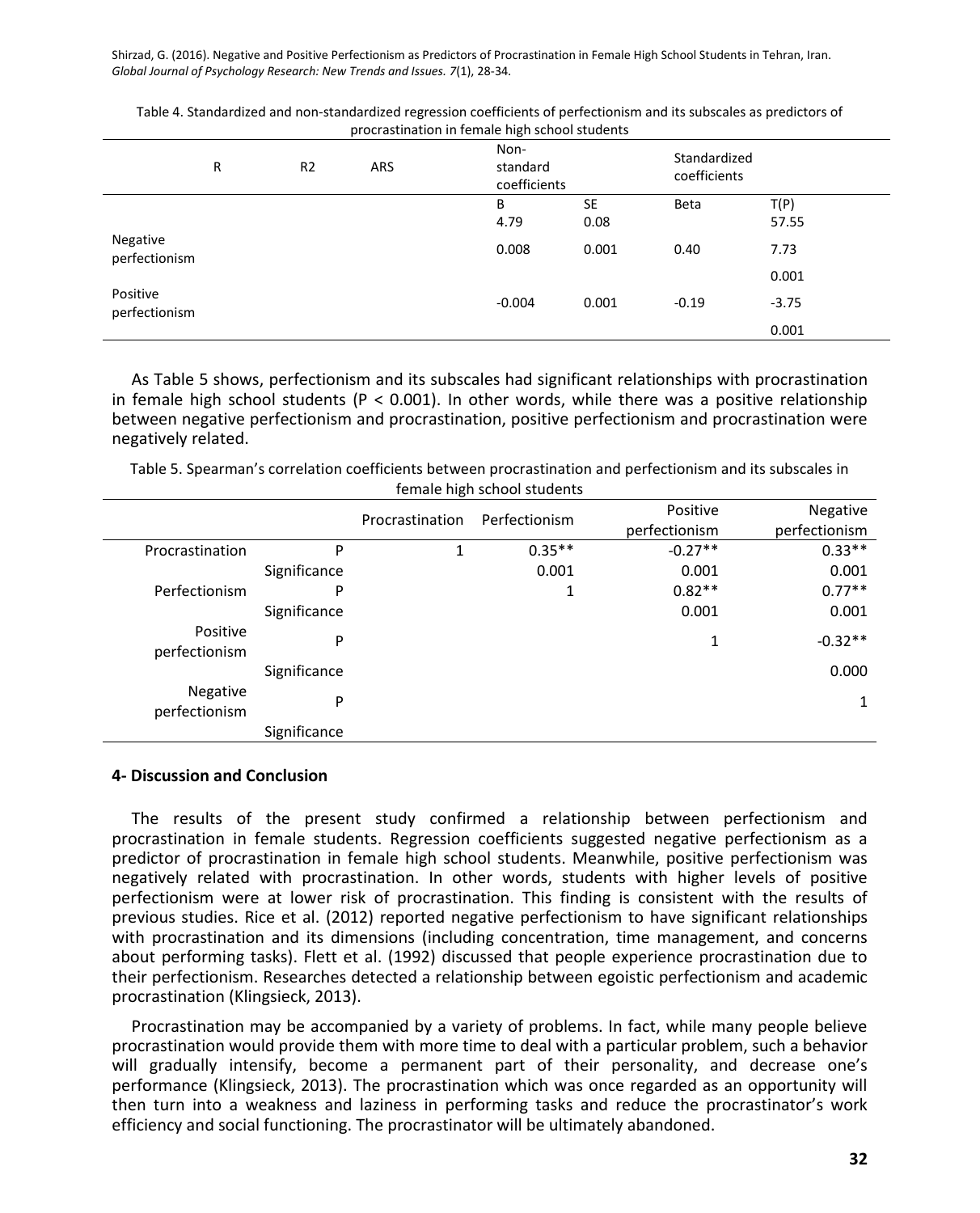Perfectionists' way of thinking can somehow be a bipolar all-or-nothing type of thinking. Failure in achieving the high standards and targets they set for themselves will make them experience various negative emotions such as shame, guilt, anger, and depression (Flett et al., 2012). They hence cling to procrastination to avoid the negative emotions and their consequent reduction in performance. Thus, perfectionism, particularly negative perfectionism, predicts procrastination both directly (by intensifying one's obsession with complete and ideal fulfillment of assignments and responsibilities) and indirectly (by causing high levels of stress and fear of failure which in turn reduce one's performance level and lead to malfunction). Increased self-consciousness is also caused by feelings of shame and guilt, which are related to self-assessment and formed as a result of perfectionist thoughts (Kagan, Cakır, Ilhan & Kandemir, 2010). Negative self-conscious emotions will bring about different outcomes depending on their pathology and the individual's adaptability and interpersonal relationships (Soysa & Weiss, 2014). Therefore, in case of failure in achieving their goals, perfectionists may dissocialize and face difficulty in interpersonal relationships. They may also experience malfunction and mental health disorders.

# **References**

- Afshar, H., Roohafza, H.,Sadeghi, M., Saadaty, A., Salehi, M., Motamedi, M.,Matinpour, Naji, H., & asadollahi, H. (2012). Positive and negative perfectionism and their relationship with anxiety and depression in Iranian school students. *Journal of Research and Medicine Science, 16*(1), 79- 86.
- Antony, M., Purdon, C., Huta, V., & Swinson, R. (1998). Dimensions of perfectionism across the anxiety disorders. *Behaviour Research and Therapy, 36*, 1143-1154.
- Balkis, M., & Duru, E. (2007). The evaluation of the major characteristics and aspects of the procrastination in the framework of psychological counseling and guidance. *Journal of Education and Science: Theory & Practice. 7*(1), 376- 85.
- Baumeister, R. F., Heatherton, T. F., & Tice, D. M. (1994). *Losing control: How and why people fail at self-regulation*. 4th ed. San Diego, CA: Acad. Press.
- Besharat, M. A. (2003). The reliability and accuracy of positive and negative perfectionism scale. *Journal of Psychological Science, 8*, 41-53.
- Bieling, P. J., Israeli, A. L., & Antony, M. M. (2004). Is perfectionism good, bad, or both? Examining models of the perfectionism construct. *Personality and Individual Differences, 36*, 1373-1385.
- Ferrari, J. R. (1989). Reliability of academic and dispositional measures of procrastination. *Psychol Rep. 64*, 1057-8.
- Flett, G. L. , Stainton, M. , Hewitt, P. L. , Sherry, S. B. , & Lay, C. (2012). Procrastination automatic thoughts as a personality construct: An analysis of the Procrastinatory Cognitions Inventory. *Journal of Rational-Emotive and Cognitive-Behavior Therapy*. doi:10. 1007/s10942-012-0150-z.
- Flett, G. L., & Hewitt, P. L. (2005). The perils of perfectionism in sports and exercise. *Current Directions in Psychological Science, 1*, 14-18.
- Flett, G. L., & Hewitt, P. L. (2002). Perfectionism and maladjustment: An overview of theoretical, definitional, and treatment issues. In P.L. Hewitt & G.L. Flett (Eds.), *Perfectionism: Theory, research, and treatment* (pp. 5-31). Washington, DC: American Psychological Association.
- Goldberg, D. P. (1972).*The detection of psychiatric illness by questionnaire*. Maudsley Monograph, 21.Oxford: Oxford University Press.
- Howell, A. J., & Watson, D. C. (2007). Procrastination: Associations with achievement goal orientation and learning strategies. *Journal of Personality and Individual Differences, 43*(1), 167-78.